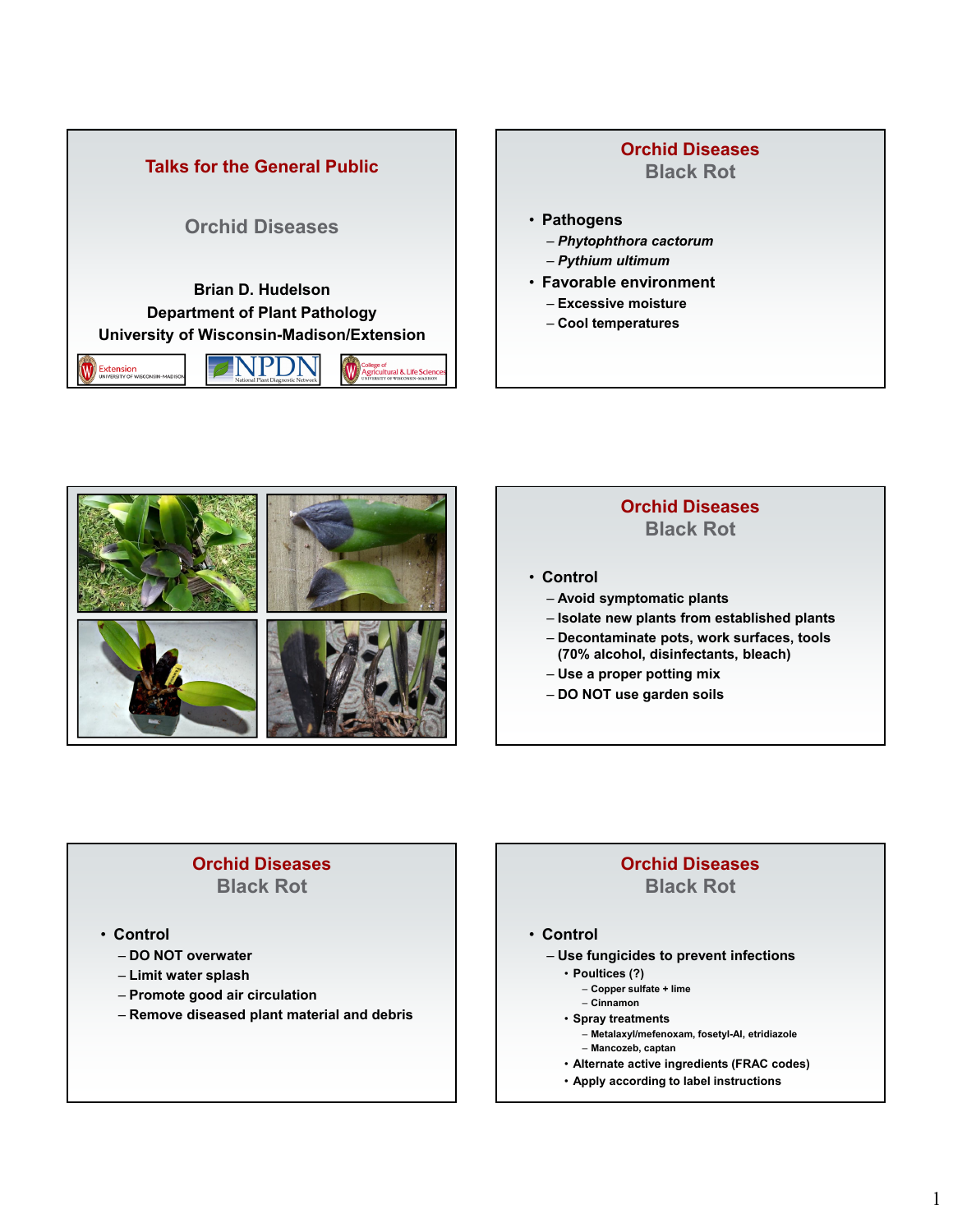### **Orchid Diseases Leaf Spots/Blights**

- **Pathogens**
	- *Phyllosticta* **spp.** *Guignardia* **spp.**
	- *Colletotrichum* **spp.** *Diplodia* **spp.**
		-
	- *Cercospora* **spp.** *Uredo* **spp.**
		-
		-
	- *Septoria* **spp.** *Pseudomonas* **spp.**
- **Favorable environment**
	- **Excessive moisture**
	- **High humidity**



### **Orchid Diseases Leaf Spots/Blights**

- **Control**
	- **Avoid symptomatic plants**
	- **Isolate new plants from established plants**
	- **DO NOT get water on leaves**
	- **DO NOT overwater**
	- **Promote good air circulation**
	- **Remove diseased plant material and debris (where possible)**

### **Orchid Diseases Leaf Spots/Blights**

- **Control**
	- **Use fungicides to prevent infections**
		- **Chlorothalonil, copper, mancozeb, thiophanate-methyl, fludioxonil, captan, ferbam**
		- **Apply to protect new leaves**
		- **7-14 day application interval**
		- **Alternate active ingredients (FRAC codes)**
		- **Apply during periods of high moisture**

### **Orchid Diseases Botrytis Blight/Gray Mold**

- **Pathogen:** *Botrytis cinerea*
- **Favorable environment**
	- **Excessive moisture**
	- **High humidity**

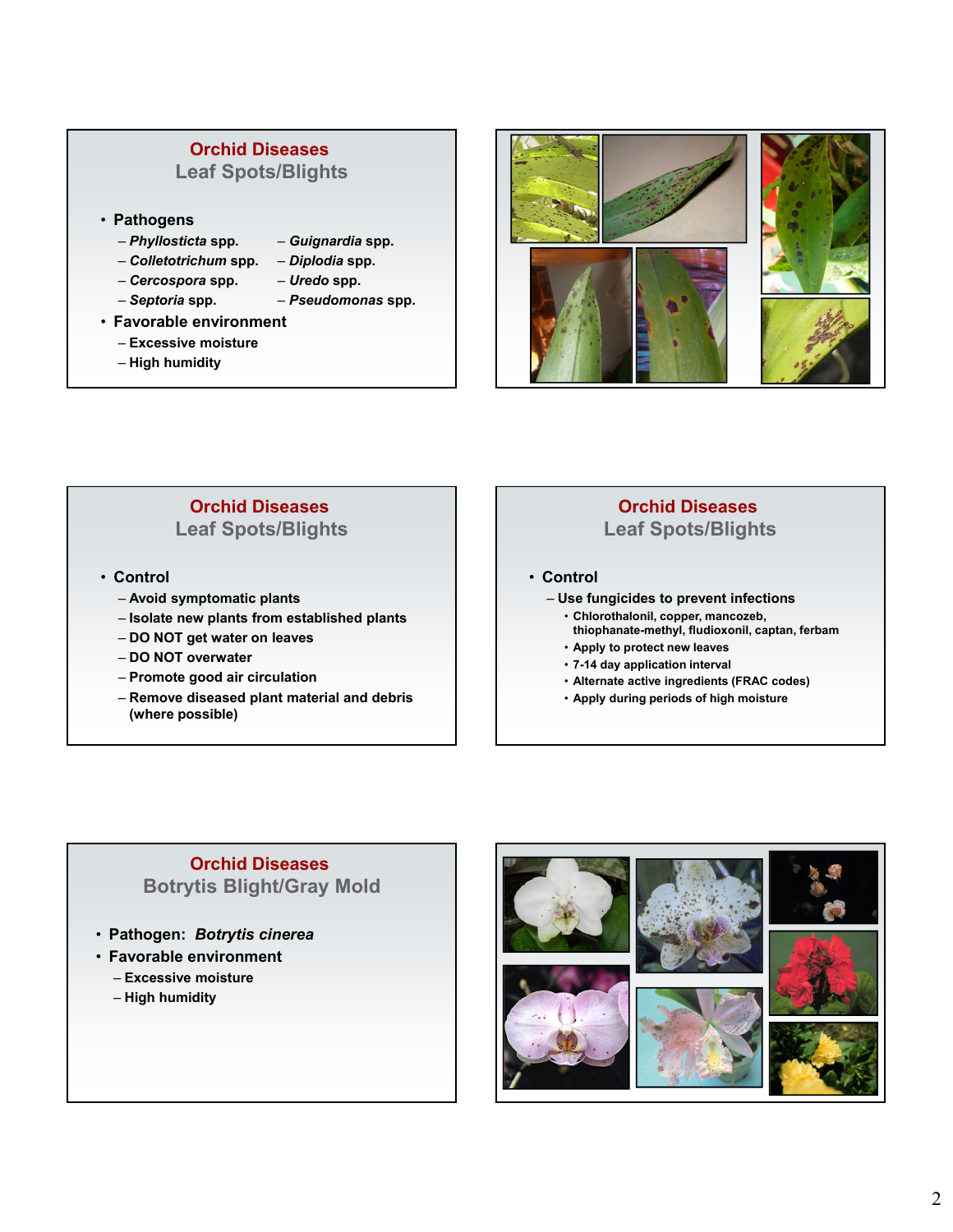# **Orchid Diseases**

### **Botrytis Blight/Gray Mold**

- **Control**
	- **Isolate new plants from established plants**
	- **DO NOT get water on flowers**
	- **DO NOT overwater**
	- **Promote good air circulation**
	- **Remove diseased plant material and debris**

## **Orchid Diseases Botrytis Blight/Gray Mold**

#### • **Control**

- **Use fungicides to prevent infections**
	- **Chlorothalonil, copper, fludioxonil, iprodione, mancozeb, maneb, thiophanate-methyl, triflumizole, vinclozolin**
	- **7-14 day application interval**
	- **Alternate active ingredients (FRAC codes)**
	- **Apply during periods of high moisture**
	- **Apply when "perfect" flowers are desired**

### **Orchid Diseases Viruses**

- **Pathogens** 
	- *Odontoglossum ringspot virus* **(ORSV)**
	- *Cymbidium mosaic virus* **(CymMV)**
	- *Tobacco mosaic virus* **(TMV)**
	- *Cucumber mosaic virus* **(CMV)**
	- *Impatiens necrotic spot virus* **(INSV)**
	- *Tomato spotted wilt virus* **(TSWV)**
	- **Others**

### **Orchid Diseases Viruses**

- **Favorable environment: None**
- **Transmission** 
	- **Touch: TMV**
	- **Mechanical: ORSV, CymMV**
	- **Aphid: CMV**
	- **Thrips: INSV, TSWV**



### **Orchid Diseases Viruses**

- **Control** 
	- **Avoid symptomatic plants**
	- **Isolate new plants from established plants**
	- **Request testing of plants prior to purchase**
		- **Enzyme-Linked Immunosorbent Assay (ELISA)**
		- **Dip-stick tests**
		- **Polymerase Chain Reaction (PCR)**
	- **Discard infected plants**